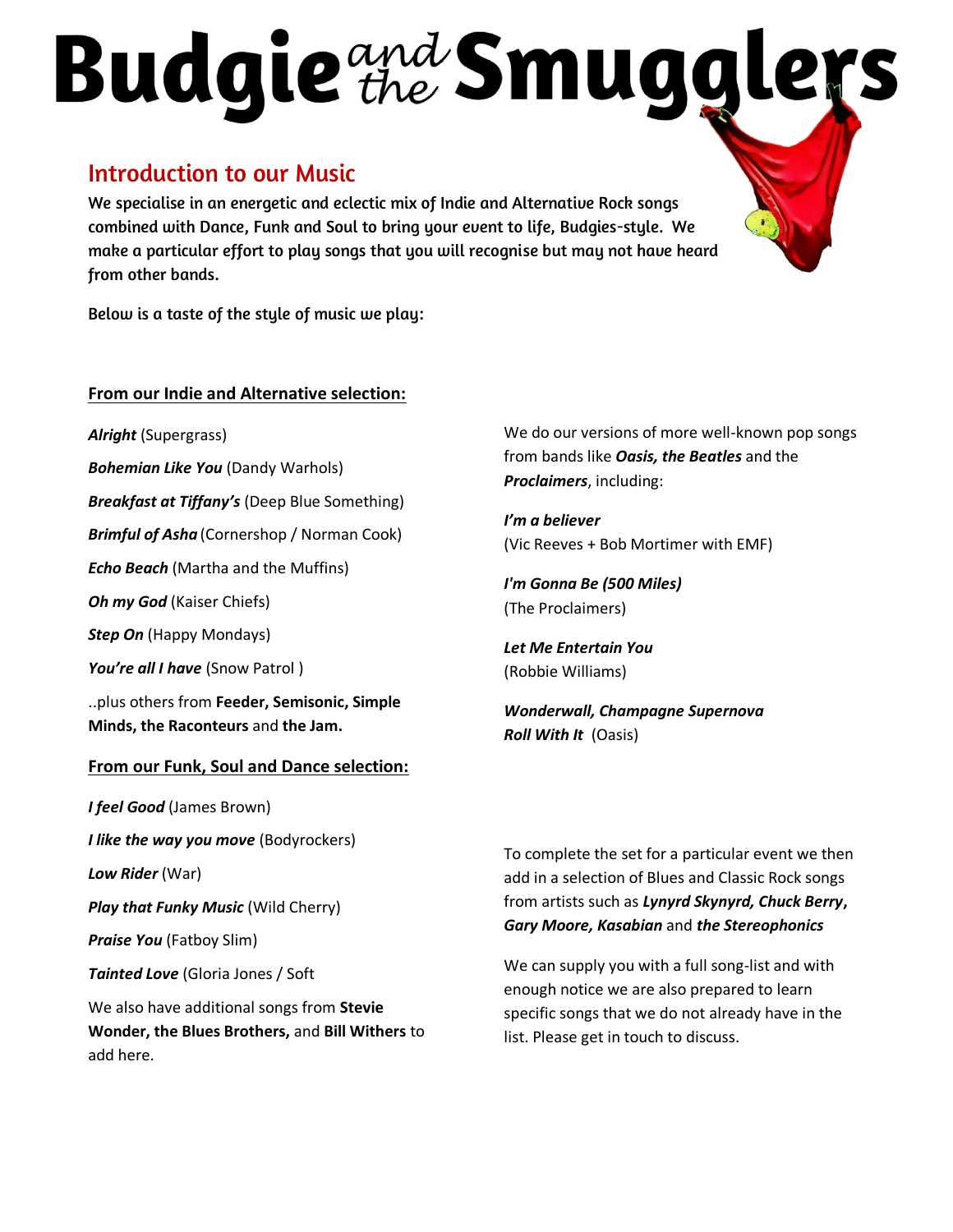## **Budgie** the Smugglers Full Song List

#### **Indie**

Alright Supergrass Breakfast at Tiffany's **Example 20 Something** Deep Blue Something Brimful of Asha Cornershop (Norman Cook) Ever Fallen in Love(With Someone) Buzzcocks Oh my God Kaiser Chiefs Sex on Fire Kings of Leon Sit Down James **Step On Happy Mondays** Use Somebody **Contact Contact Contact Contact Contact Contact Contact Contact Contact Contact Contact Contact Contact Contact Contact Contact Contact Contact Contact Contact Contact Contact Contact Contact Contact Contact** You're all I have Snow Patrol

#### **Alternative and New Wave**

Addicted to love and the control of the Robert Palmer Bohemian Like You Dandy Warhols Closing Time Semisonic Closing Time I Got You Split Enz Pretty in Pink Psychedelic Furs Pump it Up **Elvis Costello** Steady as she goes Raconteurs That's Entertainment The Jam You do something Paul Weller

#### **Funk, Soul and Dance**

Ain't no sunshine Bill Withers I feel Good James Brown I like the way you move **Bodyrockers** In the Midnight Hour The Jam / Wilson Pickett Low Rider War Play that Funky Music Wild Cherry **Praise You Fatboy Slim** Superstition Superstition Stevie Wonder Tainted Love **Gloria** Jones

**Echo Beach** Martha and the Muffins

Tweeting, Twanging, Rumbling, Plonking, Banging and Squawking